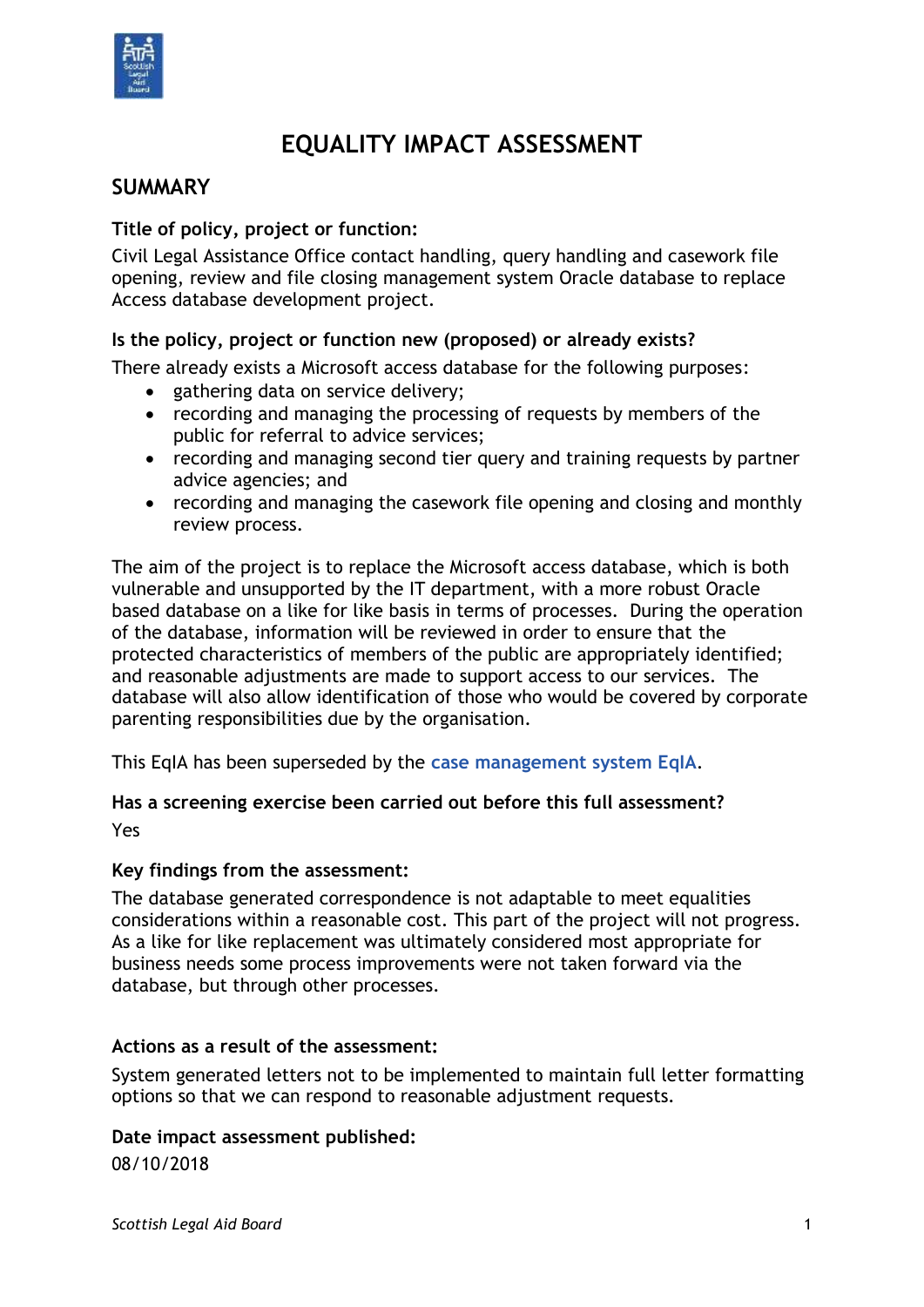

#### **Lead official(s) responsible for assessment:**

John Osborne, Policy Projects Manager

**Department:** Strategic Development Directorate

**Name of sponsor/ Director who has signed off that the policy/ function has been sufficiently assessed against the needs of the equality duty:** Anne Dickson, Director of Strategic Development

**Date of sign off:** 10 August 2018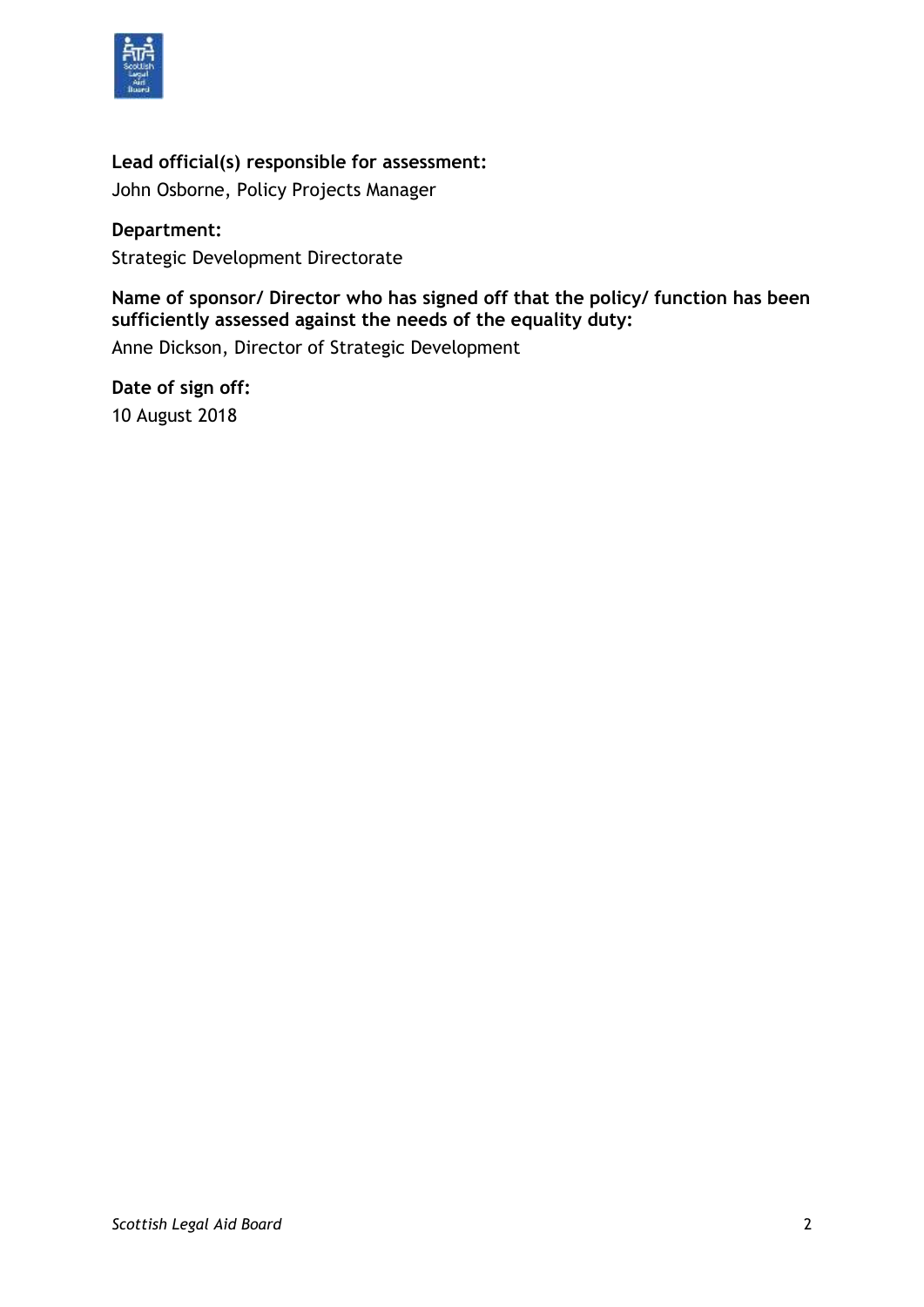

# **Step 1 - Examine the information available to assess likely impact of the function/ policy on different equality groups**

### **1.1 Describe the policy, project or function. What does it aim to do? What and who will it affect?**

The project is to technically upgrade the database and information management systems used by the Civil Legal Assistance Office to manage and monitor their functions by replacing an existing access database with a like for like Oracle database. The Civil Legal Assistance Office network is part of the Scottish Legal Aid Board and it provides assistance to members of the public in certain identified geographic areas seek assistance to access legal and other advice services; partnership advice agencies to seek second tier support and training from solicitors and to deliver a direct legal casework service all within the statutory framework of the Legal Aid (Scotland) Act 1986. The access database being replaced is used to record information in relation to these functions and to facilitate staff in the management of these functions as well as provide data for reporting on these functions. The Civil Legal Assistance Office identifies the nature of the presenting need for legal advice and/or representation. This is triaged by a paralegal staff member who is supported and supervised by a solicitor. The member of the public is then considered for admission to the direct casework service operated by the Civil Legal Assistance Office, or if that cannot be done, guided and referred to advice agencies who are able to meet their needs or to solicitors in private practice (where eligible for civil legal assistance). The service aims to assist members of the public obtain appropriate advice services for their presenting need at the most appropriate level of assistance. In addition the database partially supports the other functions of the CLAO in undertaking second tier support and training of partner advice agencies and some limited casework file opening, closing and review functions. The project aims to upgrade the functions of that database if possible.

The upgrading considered the generation of email and letter correspondence from within the database rather than being individually typed for each referral. Members of the public, solicitors in private practice and other advice agencies who are currently affected by the existing database should not notice any appreciable difference in the delivery of service by the replacement of one database based on Microsoft access by another database based on an oracle system. However, some of the changes may have an impact and will have to be carefully considered.

There will also be an opportunity to consider process improvements in particular (1) the monitoring information obtained in the process; and (2) improvement of the information taken about people's vulnerabilities or special needs (which would include but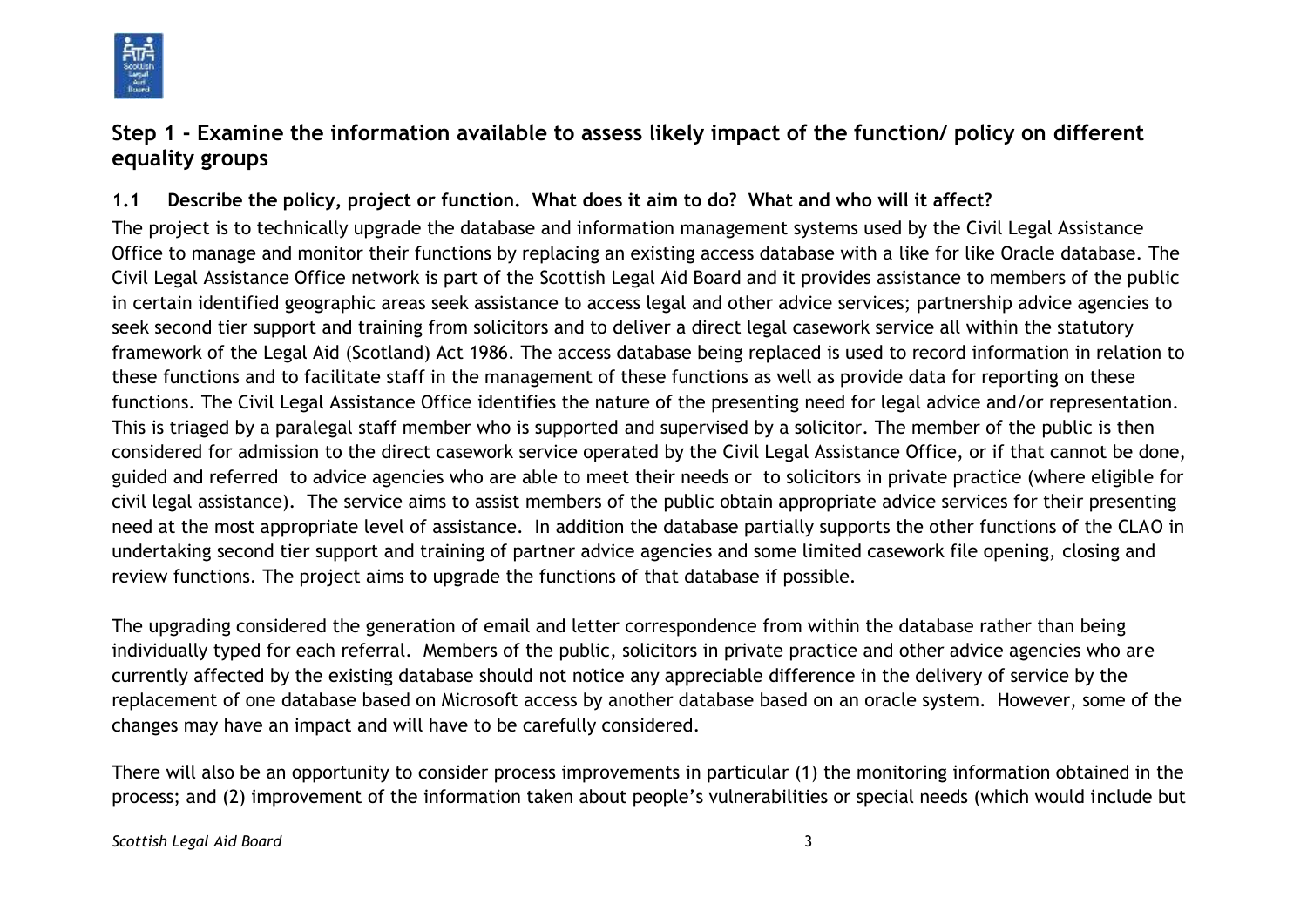

not be limited to protected characteristics) will allow appropriate service delivery to all presenting members of the public; and (3) that more detailed information than that requested for the database will be sought for a casework assessment meeting which takes place when the CLAO solicitor undertakes consideration of any case for admission to the casework service.

People affected by the current database are likely to be the people affected by the new database and these are as follows:

- 1. Members of the public and advice agency staff who call into the service seeking referral to appropriate sources of advice or second tier support.
- 2. Staff taking details of the members of the public and entering the information into the database.
- 3. Staff using the database for carrying out the functions of assessment and referral.
- 4. Staff using the database for managing and supporting the second tier query and training services and direct casework service file opening, review and closing.
- 5. Staff using the database for the purpose of reporting & in particular Equalities monitoring
- 6. Solicitors in private practice who receive referrals of particular cases.
- 7. Advice agencies who also receive referrals in relation to members of the public.

# **1.2 What is known about each of the equality groups who might use or be affected by this policy?**

The customer group using the CLAO includes members of the public who have a disability, caused by mental health problems, learning disability, sensory disability and developmental conditions as well as physical disability. Reasonable adjustment is made to service delivery on a case by case basis. In addition the CLAO has members of the public presenting from ethnic minority groups and interpretation and translation services are often required and are put into place on a case by case basis.

In terms of the replacement of the database there will be no impact on those falling within protected characteristics relating to sex (gender), gender reassignment, sexual orientation, pregnancy and maternity, religion and belief and marriage and civil partnership. There may be an impact on those affected by race, disability and age. These observations relate to the replacement of the existing Microsoft access database with an oracle based database. See below for impacts on protected characteristics.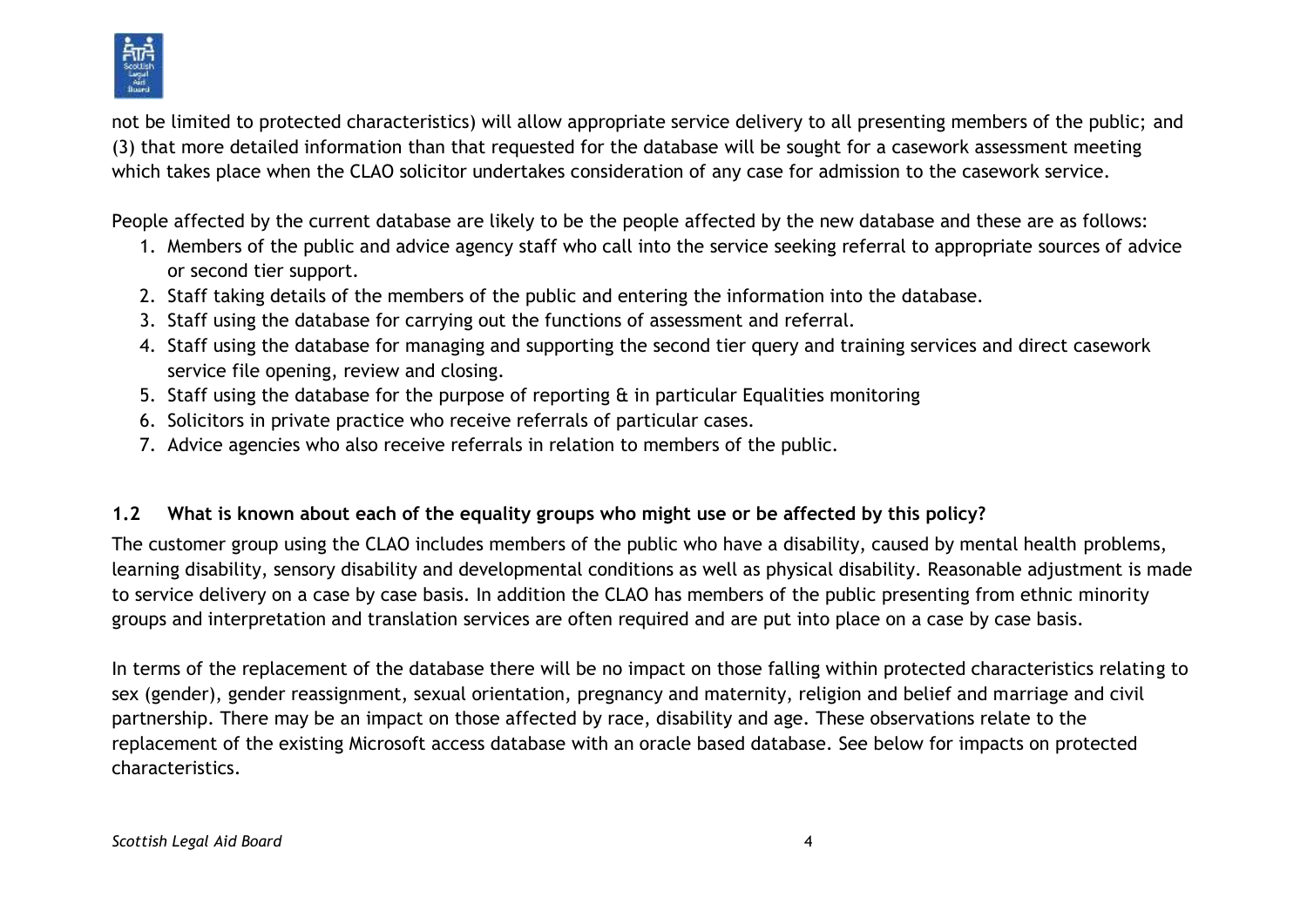

1.3 **Are there any gaps in understanding of your policy/ function in relation to equality groups?** *You should think about opportunities to fill any gaps in evidence through your consultation plans for the policy/function at Step3.*

The original database as first developed had limited opportunity for taking information about equality groups and, in particular, any needs that people may have arising out of being in an equality group. The new database system will be updated to allow more detailed assessment of that to take place through routine reporting.

# **Step 2 - Impacts on priority characteristics and suggested steps to address these**

**Does the policy/ function have any impacts (whether intended or unintended, positive or negative) on any of the equality groups? Describe for each group the ways in which the policy, as it is planned or as it operates, might have negative and/ or positive impacts. You should answer these three questions for each group:** 

**1) Is there potential for discrimination?** 

- **2) Is there potential for developing good relations?**
- **3) Is there potential to advance equality of opportunity?**

# **Race**

Is there any potential impact on this group? Yes *Please explain your answer:*

> 1) Yes. Noting any translation needs in the database will help ensure clients receive information in an appropriate language, as a proactive part of our service delivery.

2) No

3) The database system will allow better information to be taken to better understand the particular presenting needs of a member of the public and this will advance the equality of opportunity. We will be able to systematically analyse outcomes by this protected characteristic.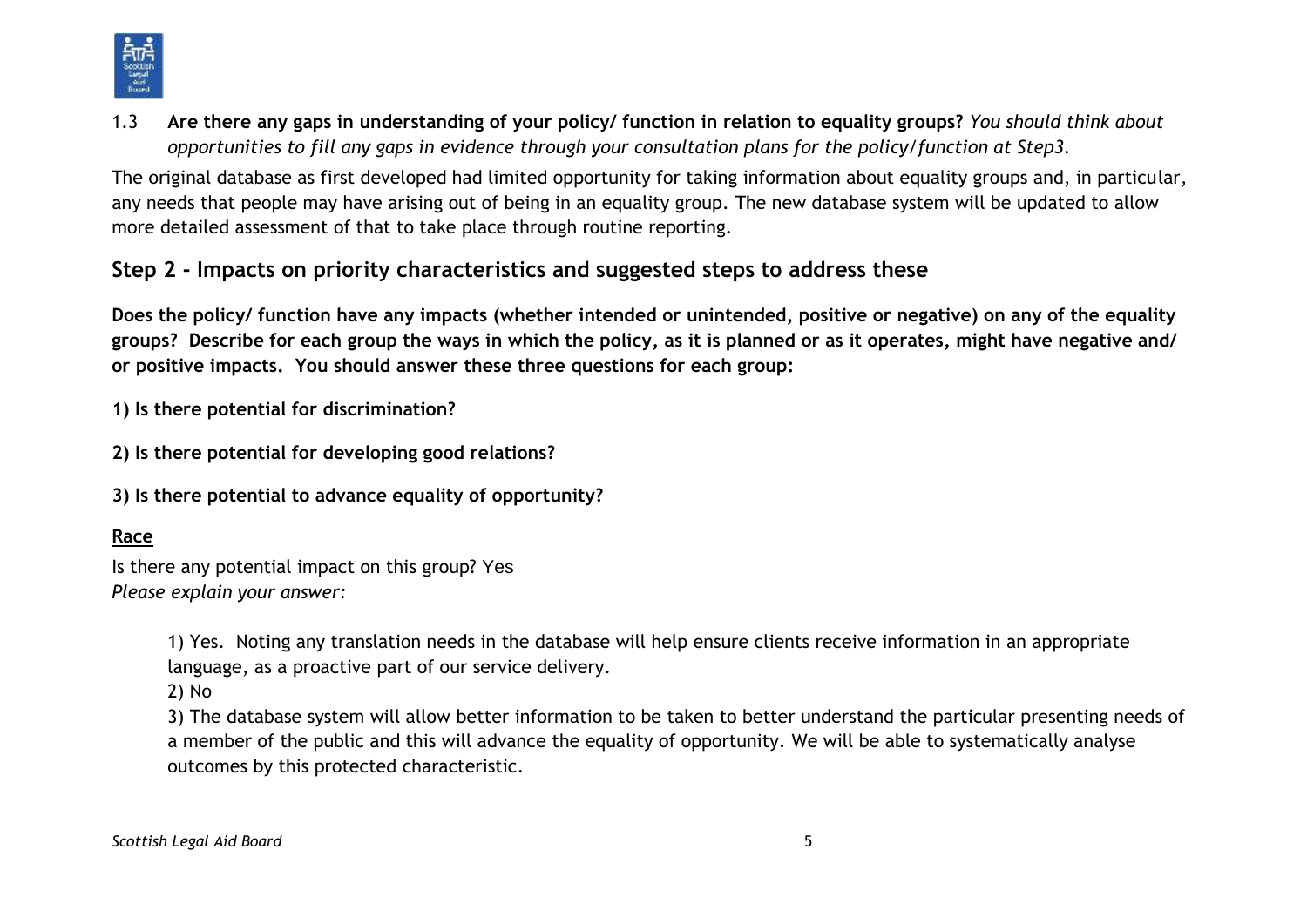

#### **Sex (gender)**

Is there any potential impact on this group? No *Please explain your answer:*

1) No

2) No

3) The database system will allow better information to be taken to better understand the particular presenting needs of a member of the public and this will advance the equality of opportunity. We will be able to systematically analyse outcomes by this protected characteristic.

#### **Gender reassignment**

Is there any potential impact on this group? No *Please explain your answer:*

> 1) No. Options to enter a non-binary response is to be considered as part of a separate project on broader data collection. 2) No

3) The database system will allow better information to be taken to better understand the particular presenting needs of a member of the public and this will advance the equality of opportunity. We will not be able to systematically analyse outcomes by this characteristic, as it will not be a standardised field, but a free text entry where applicable.

#### **Disability**

Is there any potential impact on this group? Yes *Please explain your answer:*

> 1) No. The potential for discrimination here would have been that the system generated letters could cause difficulty with access for information for some disabled people in terms of the inability to access the written word. All correspondence remains bespoke and therefore can be edited as appropriate in MS Word.

2) No

3) The database system will allow better information to be taken to better understand the particular presenting needs of a member of the public and this will advance the equality of opportunity. There is a potential to advance equality of opportunity in terms of the new database. The database will be set up so that members of the staff taking information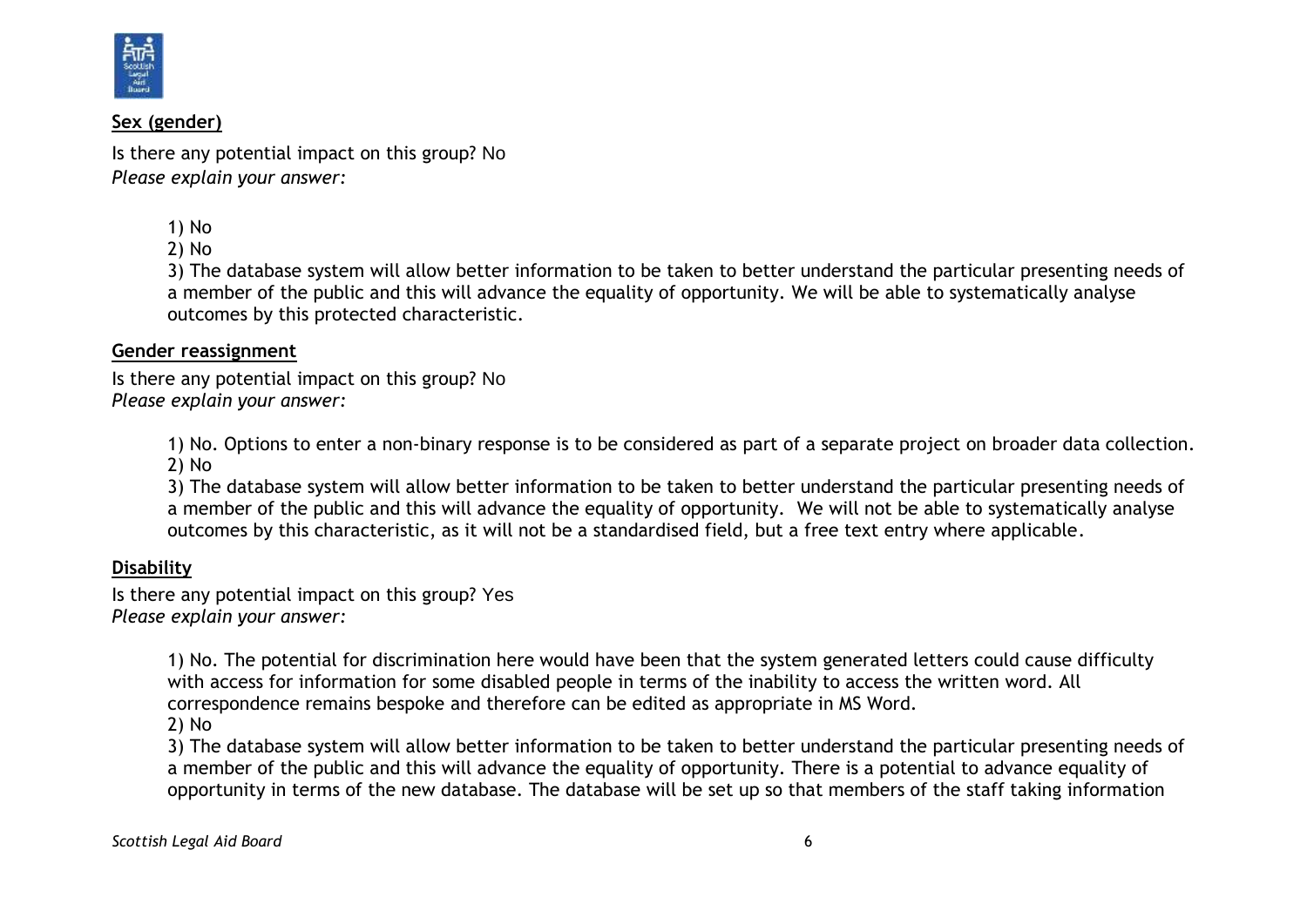

from members of the public will be able to address issues of disability that require delivery of information in alternative formats or to the reasonable adjustments to the service delivery. We will be able to systematically analyse outcomes by this protected characteristic.

#### **Pregnancy and maternity**

Is there any potential impact on this group? No *Please explain your answer:*

1) No

2) No

3) The database system will allow better information to be taken to better understand the particular presenting needs of a member of the public and this will advance the equality of opportunity.

#### **Religion and belief**

Is there any potential impact on this group? No *Please explain your answer:*

1) No

2) No

3) The database system will allow better information to be taken to better understand the particular presenting needs of a member of the public and this will advance the equality of opportunity. We will not be able to systematically analyse outcomes by this characteristic, as it will not be a standardised field, but a free text entry where applicable.

#### **Age**

Is there any potential impact on this group? Yes *Please explain your answer:*

> 1) No. Where a person has difficulty accessing information as a consequence of their age, either the stage of learning where they are younger or ability to access services due to an age related vulnerability, there is a potential for discrimination in a system which creates standard letters. All correspondence remains bespoke and therefore can be edited as appropriate in MS Word.

2) No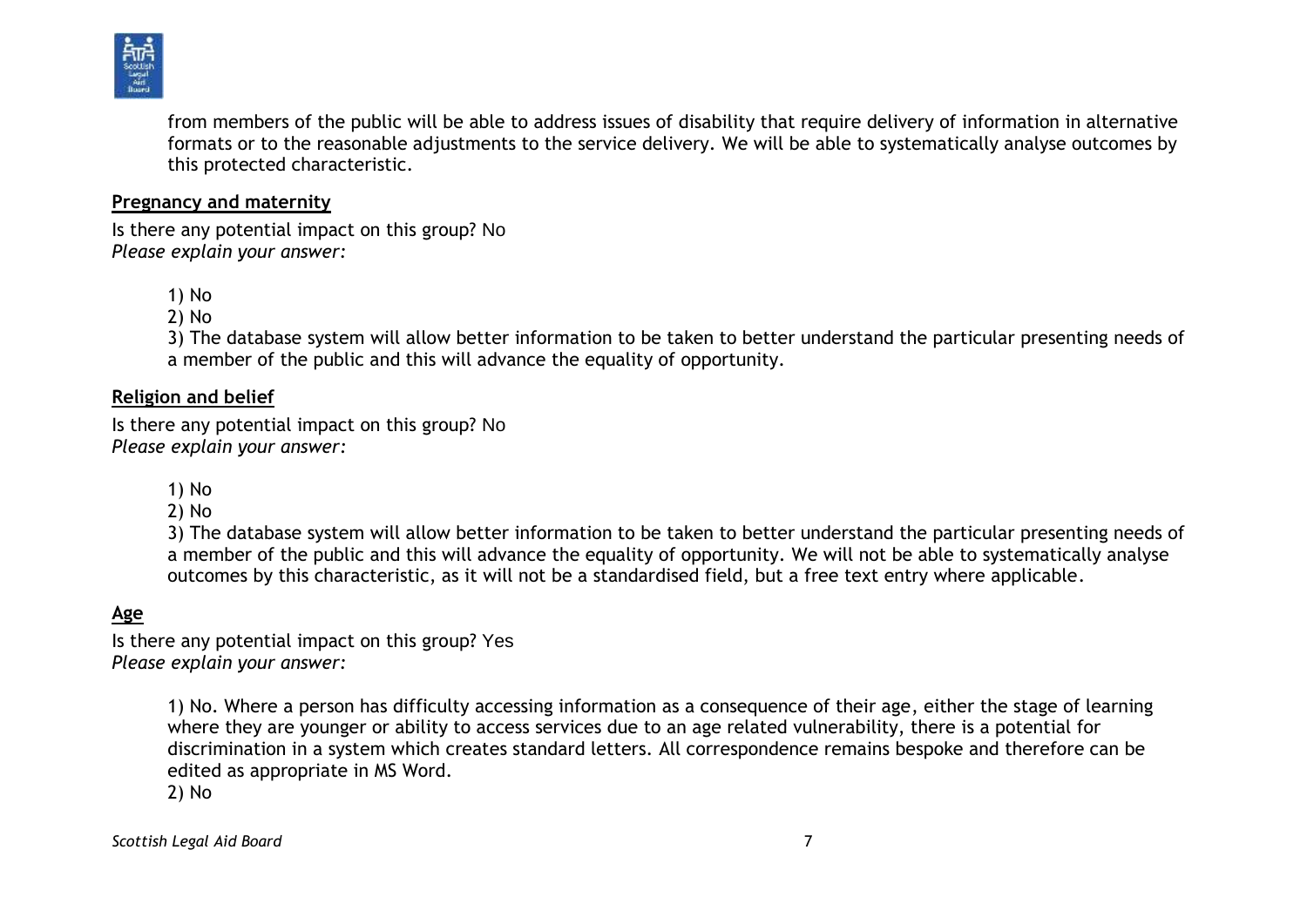

3) The database system will allow better information to be taken to better understand the particular presenting needs of a member of the public and this will advance the equality of opportunity. We will be able to systematically analyse outcomes by this protected characteristic.

#### **Marriage and civil partnership**

Is there any potential impact on this group? No *Please explain your answer:*

1) No

2) No

3) The database system will allow better information to be taken to better understand the particular presenting needs of a member of the public and this will advance the equality of opportunity. We will not be able to systematically analyse outcomes by this characteristic, as it will not be a standardised field, but a free text entry where applicable.

#### **Sexual orientation**

Is there any potential impact on this group? No *Please explain your answer:*

- 1) No
- 2) No

3) The database system will allow better information to be taken to better understand the particular presenting needs of a member of the public and this will advance the equality of opportunity. We will not be able to systematically analyse outcomes by this characteristic, as it will not be a standardised field, but a free text entry where applicable.

#### **Where there is potential for indirect/ direct discrimination, what can you do to reduce or eliminate this risk?**

The replacement of one database system for another will not have any potential for indirect or direct discrimination except if development of standard letters and documentation had been taken forward. CLAO continues to manually generate correspondence to maintain the same level of adjustment possible to meet service users' needs.

We will be able to report outcomes for clients by the equalities characteristics that are routinely collected via the contact handling database in specific fields, as well as potentially through analysis of the free text box "special needs notes".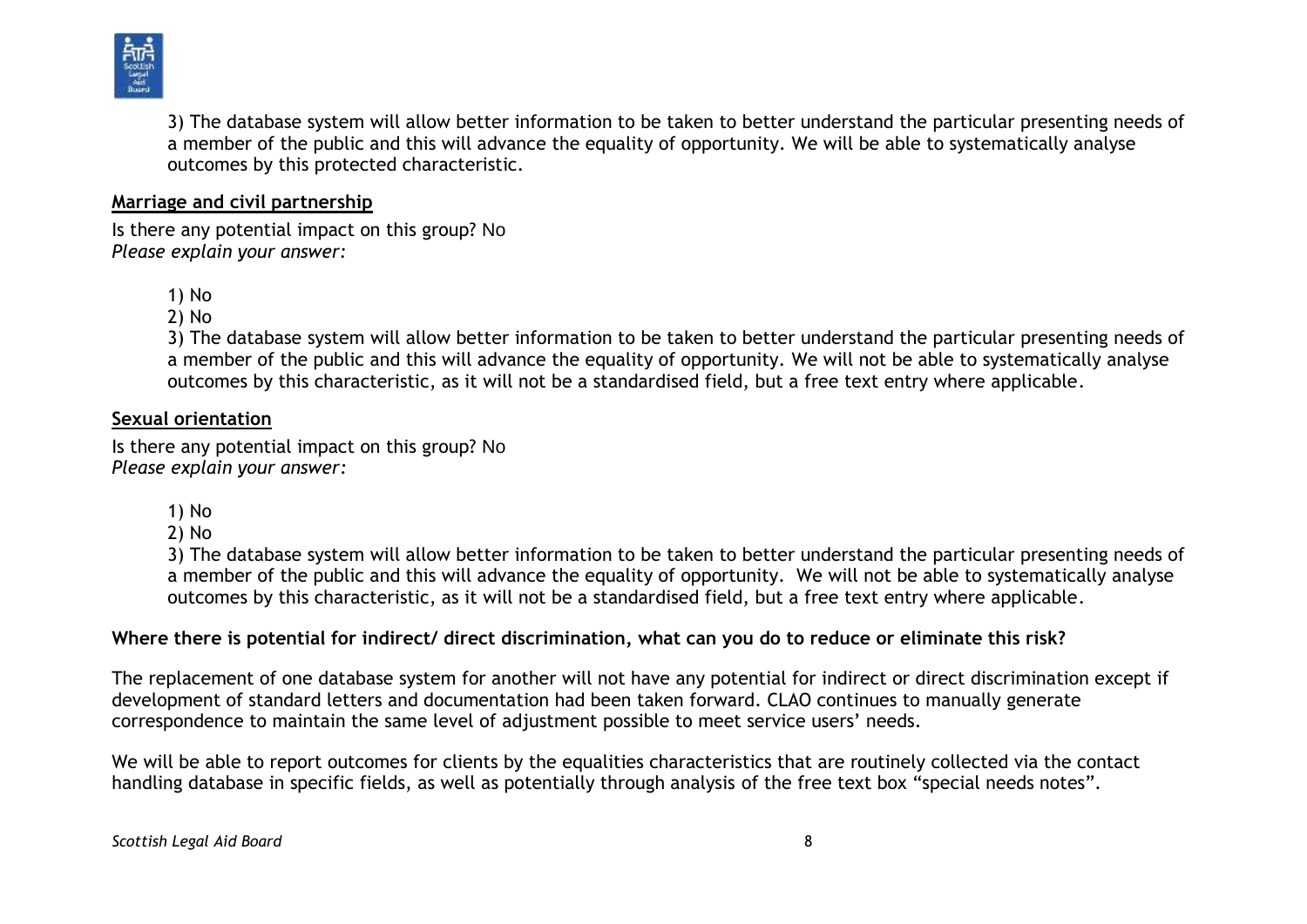

**Do you need to make changes to your policy or function on the basis of this assessment?** No

**What is the likely impact of these changes on the plans for the policy/ function? (resources, cost, timings etc.)** In order to ensure that computer generated documentation is capable of being appropriately edited there may have been an additional cost or delay in terms of the completion of phase one of the project or a retention of the current process which has sufficient flexibility. The development of computer generated correspondence was moved to phase 2, which was not taken forward. For Phase 1, a like for like replacement was taken forward as the available Information Systems development resource was soon to be allocated to other major projects. The potential process changes in the database outlined below will be considered in any future development or procurement of a contact and case-handling system for the CLAO. As a like for like replacement was ultimately considered most appropriate for business needs some process improvements were not taken forward. Improvement of the information taken about people's vulnerabilities or special needs (which would include but not be limited to protected characteristics) would have allowed appropriate service delivery to all presenting members of the public. However, that more detailed information will instead be sought for a casework assessment meeting which takes place when the CLAO solicitor undertakes consideration of any case for admission to the casework service.

More active monitoring of the system is undertaken, which is combined with user surveys to understand any equalities impacts.

# **Step 3 - Consultation and stakeholder engagement**

**Do you/did you have any consultation/ involvement planned for the policy/ function?** No

**What do you hope to achieve from your consultation/involvement?**

N/A

**List the main stakeholder agencies that you intend to or have already discussed this policy with.** *Give details of any equality groups represented.*

N/A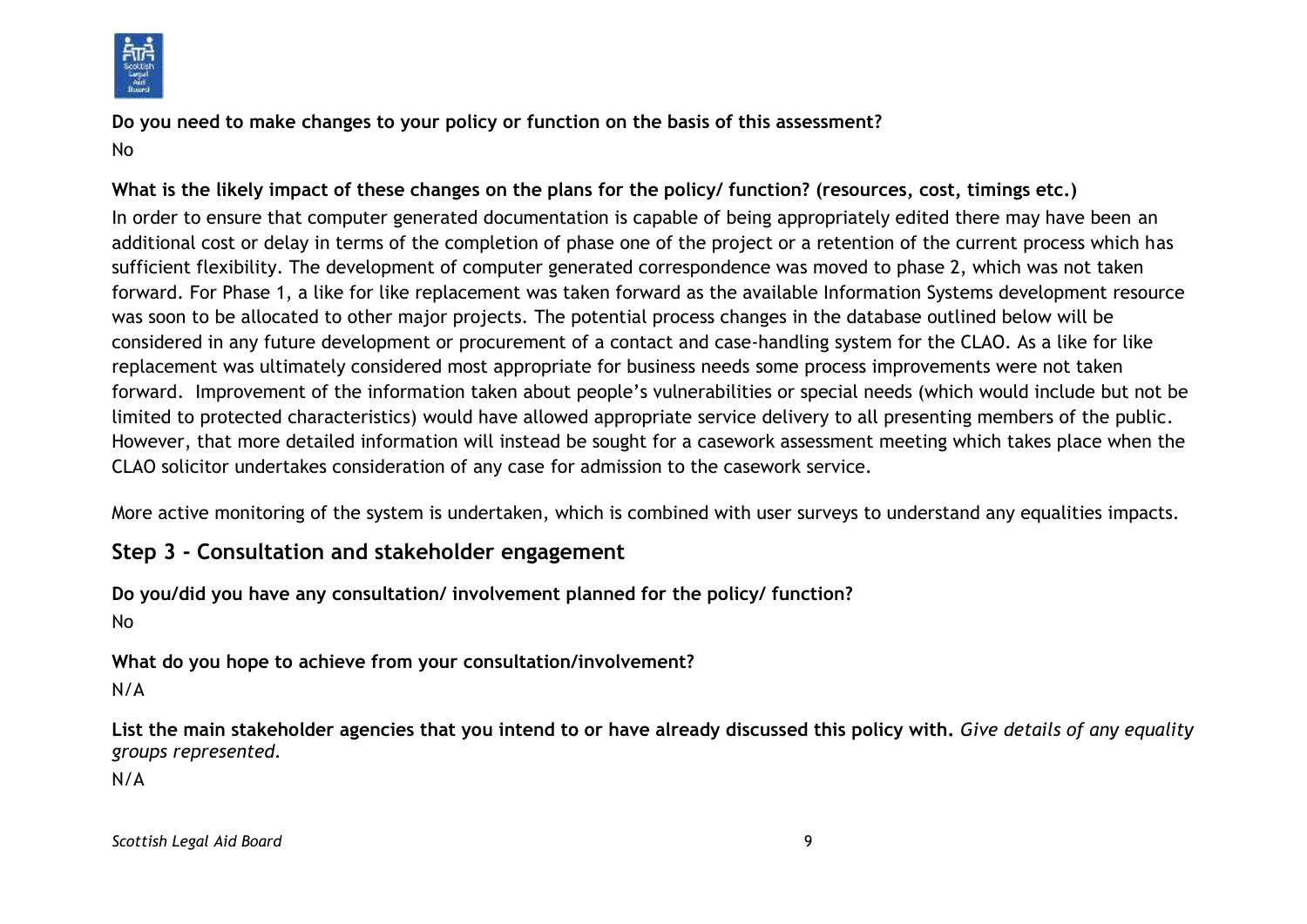

# **Step 4 - Discuss and review the assessment with decision makers and governance structures**

You **must** discuss the results with senior decision makers before you finalise the assessment.

The draft Equalities Impact Assessment was given to the Corporate Policy Officer (Equalities) and the Policy Department Team Leader (SLAB) who works with the Civil Legal Assistance Office. Thereafter it will be discussed with the Director of Strategic Development who now has the overview of the functions of the Civil Legal Assistance Office. It will be reported to the Project Board and to the Executive Team.

**If you have presented the results of the assessment to the groups you have listed above please include the date you presented to each group listed.**

- 1. Corporate Policy Officer (Equalities)
- 2. Policy Team working with CLAO
- 3. Director of Strategic Development
- 4. Project Board
- 5. Executive Team

**Will there be any changes made to the plans for the policy/ function or actions as a result of this assessment?**

Yes

**If yes, give details of likely changes and actions arising from this assessment.**

If the database generated correspondence is not adaptable to meet equalities considerations within a reasonable cost then that part of the project will not progress.